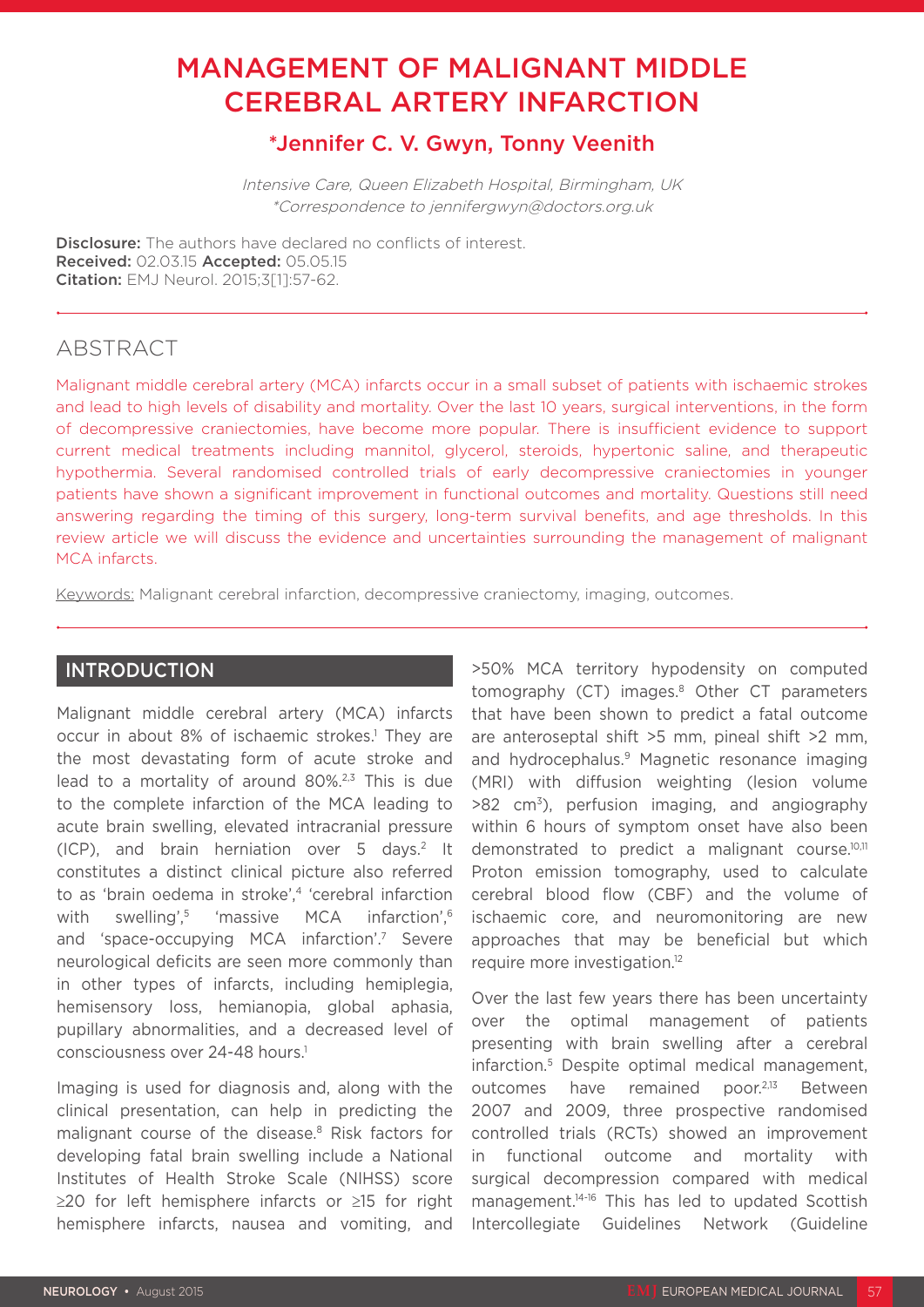No. 108 December 2008) and National Institute for Health and Care Excellence (CG68 July 2008) guidelines recommending surgical intervention in certain patient groups. In this review article we discuss the evidence behind different treatment strategies used in the management of malignant MCA infarcts and where the future lies.

## MEDICAL MANAGEMENT

Patients with large MCA infarcts should be cared for in a specialist neuro-intensive care unit.<sup>7</sup> Elective intubation may be needed to facilitate monitoring and treatment. In one case series from 2000, 24% of patients needed mechanical ventilation due to a decreased level of consciousness, heart insufficiency, and pneumonia, particularly if the infarct exceeded two-thirds of the MCA territory.<sup>17</sup> A cohort study evaluated the use of ICP monitoring in 48 patients with acute ischaemic stroke and elevated ICP.<sup>18</sup> They concluded that ICP monitoring can predict clinical outcomes in large hemispheric infarctions, but it was not useful in guiding management and they felt it did not have a positive influence on outcomes.

#### Mannitol

Mannitol is an osmotic diuretic that pulls water across the blood—brain barrier (BBB) out of the interstitium and intercellular spaces. It also causes a reduction in cerebral blood volume due to vasoconstriction. These effects lead to a consequent reduction in ICP and are therefore used to control cerebral oedema.<sup>19</sup> There are worries that if the BBB is not intact then mannitol can cross and lead to a 'rebound' intracranial hypertension when water is drawn back into the cerebral tissue.20 In an observational study of 805 stroke patients, no effect or harm could be attributed to mannitol.<sup>21</sup> Other observational studies have shown that mannitol causes a reduction in ICP over 4 hours, but they do not comment on long-term outcomes.22 A Cochrane review in 2007 identified only three small RCTs with 226 participants comparing mannitol with placebo or open control.23 They concluded that there is not enough evidence to support the routine use of mannitol in acute strokes.

### Hypertonic Saline

Hypertonic saline has been used as an alternative to mannitol to reduce cerebral oedema. It is thought to be more favourable as it is completely excluded from the BBB and expands the

intravascular volume, which increases the cerebral perfusion pressure (CPP).<sup>24</sup> There are fears that unrestricted use may lead to severe hypernatraemia, but this has rarely been seen in clinical practice.<sup>24</sup> Only small case series evaluating the use of hypertonic saline in acute strokes exist. One included eight patients and showed that it led to a reduction of elevated ICP over 4 hours in 22 episodes.25 Another case series evaluated nine patients and showed that hypertonic saline decreased ICP more rapidly than mannitol but was not as effective at increasing CPP.<sup>22</sup> There is no clinical trial that addresses the effect of hypertonic saline on functional outcomes.

### Glycerol

Glycerol is a sugar that has also been used as an osmotic agent in large MCA infarcts. It has been shown to increase CBF and can be used as an alternative source of energy in the ischaemic brain.26 Due to this metabolism, there is thought to be less risk of glycerol causing a rebound intracranial hypertension once it crosses the BBB.<sup>27</sup> Zuliani et al.<sup>28</sup> published a cohort study of 442 patients over 65 years of age with severe ischaemic strokes and showed there was no reduction in short-term mortality risk when they received intravenous (IV) glycerol. In 2004, a Cochrane review identified 11 randomised trials reviewing the use of IV glycerol in acute strokes.<sup>29</sup> They concluded that there was a lack of evidence of any improvement in long-term survival and that they would not support its routine use.

### **Corticosteroids**

Theoretically, steroids have been shown to have a role in decreasing cytotoxic and vasogenic oedema.30 However, there are multiple well-known adverse effects including hyperglycaemia and increased risk of infections.<sup>27</sup> One cohort study found concurrent treatment with steroids plus mannitol or glycerol worsened the short-term mortality risk from acute strokes in older patients.<sup>28</sup> A Cochrane review from 2002 identified seven randomised trials comparing corticosteroids with placebo or control in ischaemic strokes.<sup>31</sup> Treatment did not improve functional outcomes and they did not recommend its routine use.

### **Glyburide**

Glyburide, a sulphonylurea used in diabetes management, is a new IV anti-oedema therapy that has undergone case—control trials.<sup>32</sup> It is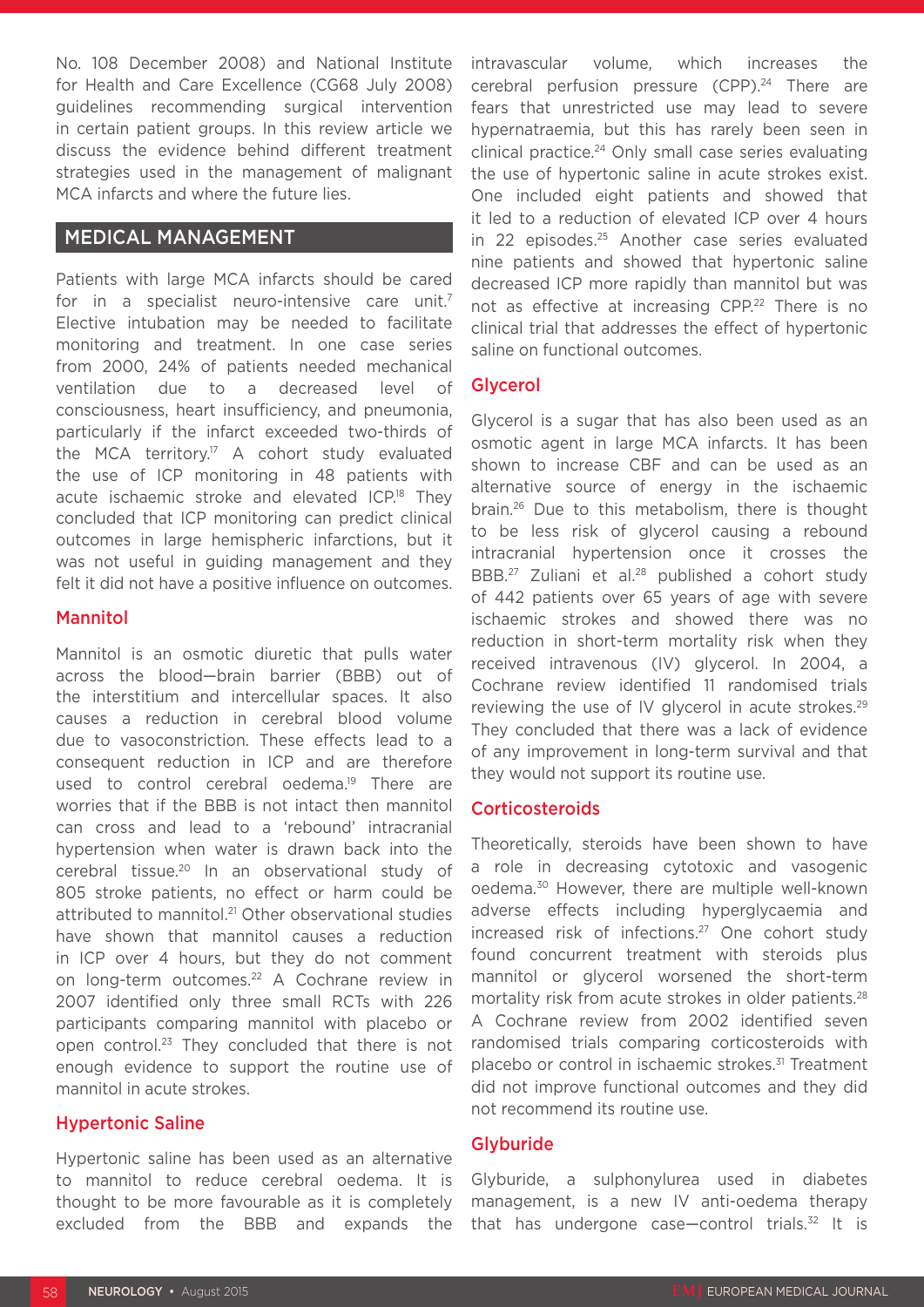showing potential to improve clinical outcomes in malignant infarcts and further research is awaited.

### Body Positioning

Moderate head elevation at 15-30° is routine practice in the management of elevated ICP due to the positive results of studies performed in patients with traumatic brain injuries.<sup>33</sup> Schwarz et al.34 prospectively evaluated 43 ICP monitoring sessions in 18 patients with MCA infarcts without an ICP crisis. They found that CPP was maximal in the horizontal position despite the ICP being highest at this point. A systematic review and meta-analysis of observational studies published in 2014 included four studies and 57 patients. $35$ The authors concluded that cerebral blood mean flow velocity was significantly increased on the side affected when in a horizontal or 15° position compared with 30°. This is currently undergoing randomised evaluation as to its effect on clinical outcomes (the HeadPoST study).

#### Hypothermia

Hypothermia is thought to have a neuroprotective effect by reducing cerebral metabolic rate, stabilising the BBB, reducing free radical formation, and decreasing brain oedema. $36$  There are concerns regarding rebound intracranial hypertension during the re-warming period leading to cerebral herniation and death.<sup>37</sup> The evidence supporting its use in malignant MCA infarcts is restricted to observational studies at temperatures <33°C.37,38 These studies have also shown high numbers of pulmonary infections and clinically relevant side-effects such as shivering. The number of patients involved and the quality of the trials available means that there is insufficient evidence to recommend its use. A randomised trial is awaited to assess the optimum timing, depth, incidence of complications, and method of cooling for therapeutic hypothermia in acute ischaemic strokes.39

### SURGICAL MANAGEMENT

Prior to 2002 there were no RCTs comparing the surgical and medical management of malignant MCA infarcts. A Cochrane review published over this period identified only observational studies, case series, and single case reports.40 The authors felt there was not enough significant evidence to support the use of decompressive surgery and further trials needed to be conducted. In 2007, Vahedi et al.<sup>16</sup> published the results of the first of three multicentre RCTs involving patients with malignant MCA infarcts (DECIMAL trial, Table 1). They compared functional outcomes with and without decompressive surgery using the modified Rankin Scale (mRS). Patients recruited were 18-55 years of age and with an infarct volume of >145 cm3 on diffusion-weighted MRI. Surgery had to be carried out no later than 30 hours after treatment onset (range was 7-43 hours) and all patients received standard medical therapy according to published guidelines. The trial was prematurely stopped after the enrolment of 38 patients because the interim data showed a considerable difference in mortality between the two groups. The proportion of patients with an mRS score ≤3 at 1-year follow-up was 50% in the surgery group compared with 22.2% in the group receiving medical management alone (p=0.1). In a subgroup analysis, younger patients had a more favourable outcome. There was a 52.8% reduction of death in the surgical group (p<0.0001).

Another multicentre RCT included patients aged 18-60 years with malignant MCA infarcts (DESTINY trial, Table  $1$ ).<sup>14</sup> The infarcts were confirmed as more than two-thirds of the MCA territory on CT and with an NIHSS score >20 for lesions on the dominant hemisphere and >18 for lesions on the non-dominant hemisphere. The study randomised patients to either surgical and conservative treatment or conservative management alone. Surgery was conducted within the first 36 hours after symptom onset. The trial was stopped after 32 patients were recruited due to a statistically significant reduction in mortality in the surgical group (p=0.02). There was an improvement in the number of patients with an mRS score ≤3 after 12 months in the surgical arm but this was not statistically significant (p=0.23).

The third significant multicentre RCT in this area was published in 2009 by Hofmeijer et al. (HAMLET trial, Table 1).<sup>15</sup> Patients were aged 18-60 years and within 4 days of symptom onset from a large MCA infarct. This was confirmed as more than two-thirds of the MCA territory on CT and an NIHSS score ≥16 for right-sided lesions and ≥21 for left-sided lesions. They received either medical management alone, given at the discretion of the treating physician, or medical management and surgical treatment. The trial was ended after 64 patients were recruited because it was unlikely to show a statistically significant result in the primary outcome (mRS score). It did, however, show a reduction in case fatality with the surgical intervention.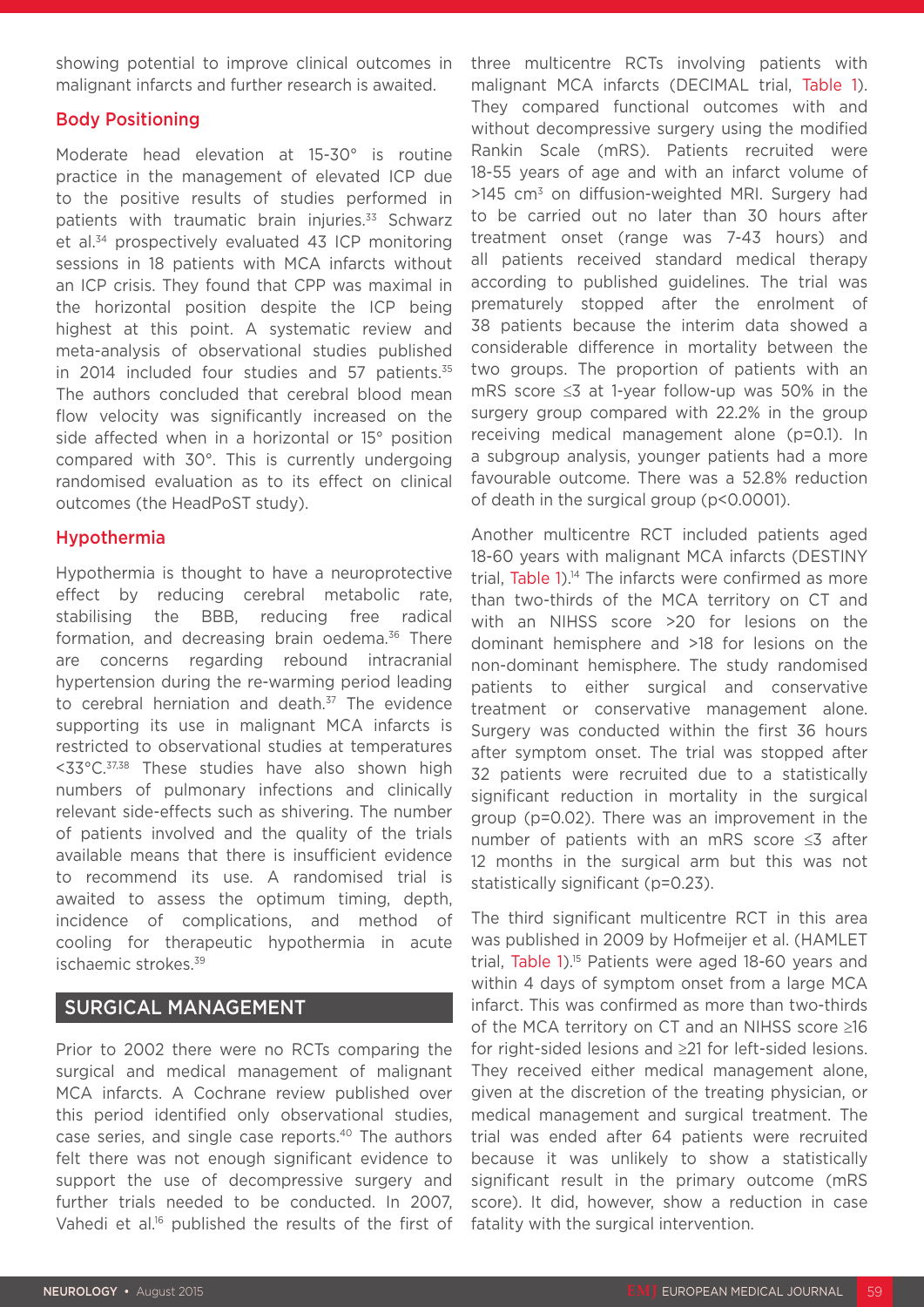Table 1: Summary of the three pooled randomised controlled trials comparing conservative management with medical management in patients with malignant middle cerebral artery infarcts.

| Trial          | Age<br>range,<br>vears | Number of<br>patients | Imaging criteria                                          | Eligibility            | <b>Primary outcome</b>                      | Secondary outcome                  |
|----------------|------------------------|-----------------------|-----------------------------------------------------------|------------------------|---------------------------------------------|------------------------------------|
| <b>DECIMAL</b> | $18 - 55$              | 38                    | CT: >50% MCA territory<br>MRI DWI: $>145$ cm <sup>3</sup> | Symptom<br>onset <30 h | mRS score $\leq 3$ at<br>6 months: $p=0.18$ | Mortality at 1 year:<br>p<0.0001   |
| DESTINY        | 18-60                  | 32                    | CT: ≥66% MCA territory                                    | Symptom<br>onset <36 h | mRS score $\leq 3$ at<br>6 months: $p=0.23$ | Mortality at 1 year:<br>$p = 0.03$ |
| <b>HAMLET</b>  | 18-60                  | 64                    | $CT: \ge 66\%$ MCA territory                              | Symptom<br>onset <96 h | mRS score $\leq 3$ at<br>6 months: $p=0.13$ | Mortality at 1 year:<br>$p=0.002$  |

CT: computed tomography; MRI: magnetic resonance imaging; MCA: middle cerebral artery; DWI: diffusionweighted imaging; mRS: modified Rankin Scale.

To obtain sufficient data to reliably estimate the effect of surgical decompression, the results of these three trials were pooled.<sup>41</sup> The main difference between the studies was the time allowed from the onset of symptoms to surgery, and so the pooled analysis adopted a maximum time window of 48 hours. This resulted in a total of 93 patients, with 51 randomised to surgical treatment and 42 to conservative management. At 12 months, more patients in the surgical group had an mRS score ≤4 (absolute risk reduction [ARR]: 51%, number needed to treat [NNT]: 2), an mRS score ≤3 (ARR: 23%, NNT: 4), and survived (ARR: 50%, NNT: 2). The probability of survival was shown to increase from 28-80%. The authors concluded that, in patients aged <60 years with malignant MCA infarcts, decompressive surgery undertaken within the first 48 hours reduces mortality and increases the number of patients with a favourable functional outcome.

In 2012, a Cochrane review aimed to examine the effects of decompressive surgery on survival and long-term disability in patients with massive acute ischaemic strokes.<sup>42</sup> They found only the three mentioned RCTs including 134 patients aged <60 years. Their analysis revealed that surgical decompression resulted in a reduced risk of death or severe disability (mRS score >4) at 12 months but there was no difference when using an mRS score >3. They felt that survival may be at the expense of substantial disability and that surgery should only be offered when it can be assumed that it is in the best interests of the patient. In addition, all of the trials were stopped early and an overestimation of the size of the effect could not be excluded. A 2014 meta-analysis with a total of 14 studies and

747 patients also concluded that early surgery (<48 hours) significantly decreased mortality.43 This included a larger number of studies than previously analysed and found that there was a significant improvement in functional outcomes with mRS scores ≤3, which contradicted previous publications.

## Older Patients

The results from the studies described above leave a large degree of uncertainty regarding how to manage patients >60 years of age and with a malignant MCA infarct. In 2009, Arac et al.<sup>44</sup> published a review of the available evidence involving outcomes in older patients receiving a decompressive craniectomy after a large MCA infarct. They included 19 studies totalling 273 patients, of which 73 were >60 years of age. The mortality rate was significantly worse for the older patients (51.2% versus 20.8%, p<0.0001). Furthermore, the older patients who survived had significantly higher rates of poor outcomes using an mRS score >3 and Barthel Index of <60. They concluded that age should be an important factor in patient selection for surgery. However, the data they obtained were largely from case series and retrospective studies, therefore requiring cautious interpretation of the results.

In 2014, an RCT enrolled 112 patients >60 years of age to receive either conservative or surgical management within 48 hours.<sup>45</sup> They found that hemicraniectomies resulted in a significantly greater proportion of patients surviving without a severe disability after 6 months (mRS score ≤4, p=0.004). However, there were no patients with an mRS score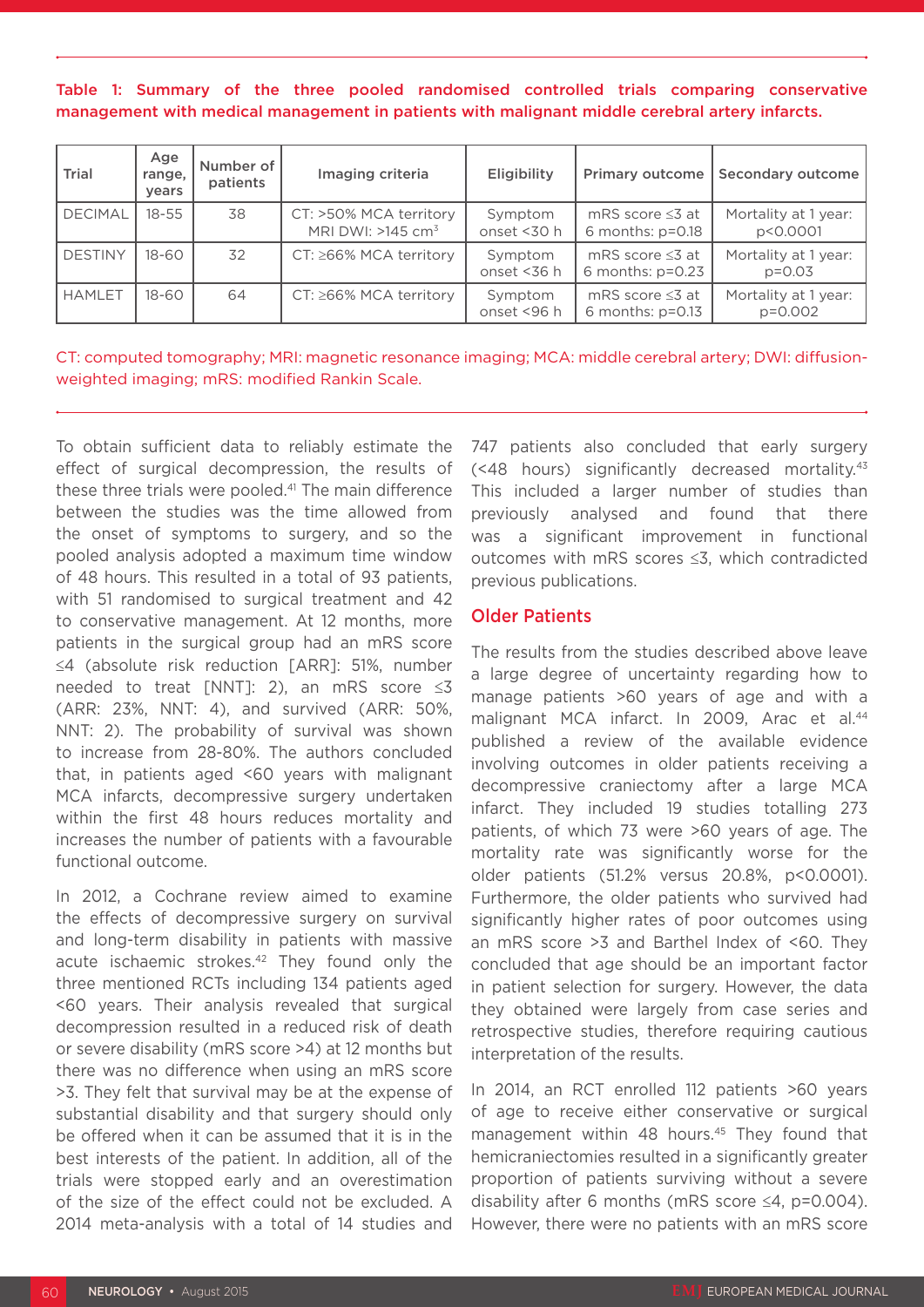of 0-2, with the majority having an mRS score of 4-5. They concluded that surgical management in older patients increases survival without a severe disability, but a majority of the patients will require assistance with most bodily needs.

An RCT recruiting patients up to 80 years of age was terminated after 47 patients were enrolled due to a significant reduction in poor outcomes (mRS score  $>4$ ) in the surgical group.<sup>46</sup> They found a similar trend in a subgroup analysis of patients aged >60 years. However, such patients seemed to be at higher risk of developing a moderately severe disability (mRS score of 4). They felt that age should not be a contraindication to surgery and that the decision should be made on an individualised basis. In the 2014 meta-analysis described above, the authors investigated the association between age and functional outcome.<sup>43</sup> They found that surgery significantly reduces mortality in adults >60 years of age. However, the proportion of patients who had a poor functional outcome was significantly greater than the proportion in the younger patient group.

## CONCLUSIONS AND THE FUTURE

Evidence supporting the medical management of patients with large MCA infarcts is clearly lacking. There are no convincing data regarding the use of mannitol, hypertonic saline, or glycerol in improving long-term outcomes, and there is the possibility that steroids may worsen mortality. The monitoring of ICP can guide management but has not been shown to have a positive impact on patient outcomes. Horizontal or 15° body positioning may increase CBF, but we are unsure if this has a beneficial effect regarding morbidity and await the results of further trials. The use of therapeutic hypothermia is not recommended and high-quality evidence is still needed, but there are promising results from observational studies.

In contrast, there is a growing library of evidence to support the surgical management of these patients. A pooling of three RCTs and a recent meta-analysis have shown both a significant reduction in mortality and improved functional outcomes (mRS score ≤4) when patients <60 years of age are treated with a decompressive craniectomy within 48 hours of symptom onset.<sup>41,43</sup> An mRS score of 4 means that a patient is unable to attend to their own needs without assistance, or walk unaided. The 2012 Cochrane review highlighted concerns regarding increased survival of these patients at the expense of disability.<sup>42</sup>

There is still uncertainty regarding how to manage older patients, and although surgery does reduce mortality in those aged 60 years and over it appears to be a predictor of a worse neurological outcome. Larger RCTs are needed to reach a consensus on management in this group. However, the future still holds many questions that need answering. There are considerable gaps in our knowledge regarding medical management strategies, including temperature modulation and head positioning. There may be the possibility of new drugs, such as glyburide, to reduce brain oedema, which will make surgical interventions redundant. Decompressive craniectomies appear to be the way forward but more clarity is needed regarding the timing, long-term outcomes in survivors, and potential age limits, so that we can answer whether we are saving the lives of patients who are then left with a significant disability, high caregiver burden, and a poor quality of life.

#### REFERENCES

1. Heinsius T et al. Large infarcts in the middle cerebral artery territory. Etiology and outcome patterns. Neurology. 1998;50:341-50.

2. Hacke W et al. 'Malignant' middle cerebral artery territory infarction: clinical course and prognostic signs. Arch Neurol. 1996;53:309-15.

3. Berrouschot J et al. Mortality of spaceoccupying ('malignant') middle cerebral artery infarction under conservative intensive care. Intensive Care Med. 1998;24:620-3.

4. Ropper AH, Shafran B. Brain edema after stroke. Clinical syndrome and intracranial pressure. Arch Neurol. 1984;41:26-9.

5. Wijdicks EFM et al; American Heart Association Stroke Council. Recommendations for the management of cerebral and cerebellar infarction with swelling: a statement for healthcare professionals from the American Heart Association/American Stroke Association. Stroke. 2014;45:1222-38.

6. Qureshi AI et al. Timing of neurologic deterioration in massive middle cerebral artery infarction: a multicenter review. Crit Care Med. 2003;31:272-7.

7. Huttner HB, Schwab S. Malignant middle cerebral artery infarction: clinical characteristics, treatment strategies, and future perspectives. Lancet Neurol. 2009;8:949-58.

8. Krieger DW et al. Early clinical and radiological predictors of fatal brain swelling in ischemic stroke. Stroke. 1999;30:287-92.

9. Barber PA et al. Computed tomographic parameters predicting fatal outcome in large middle cerebral artery infarction. Cerebrovasc Dis. 2003;16:230-5.

10. Thomalla G et al; Clinical Trial Net of the German Competence Network Stroke. Prediction of malignant middle cerebral artery infarction by magnetic resonance